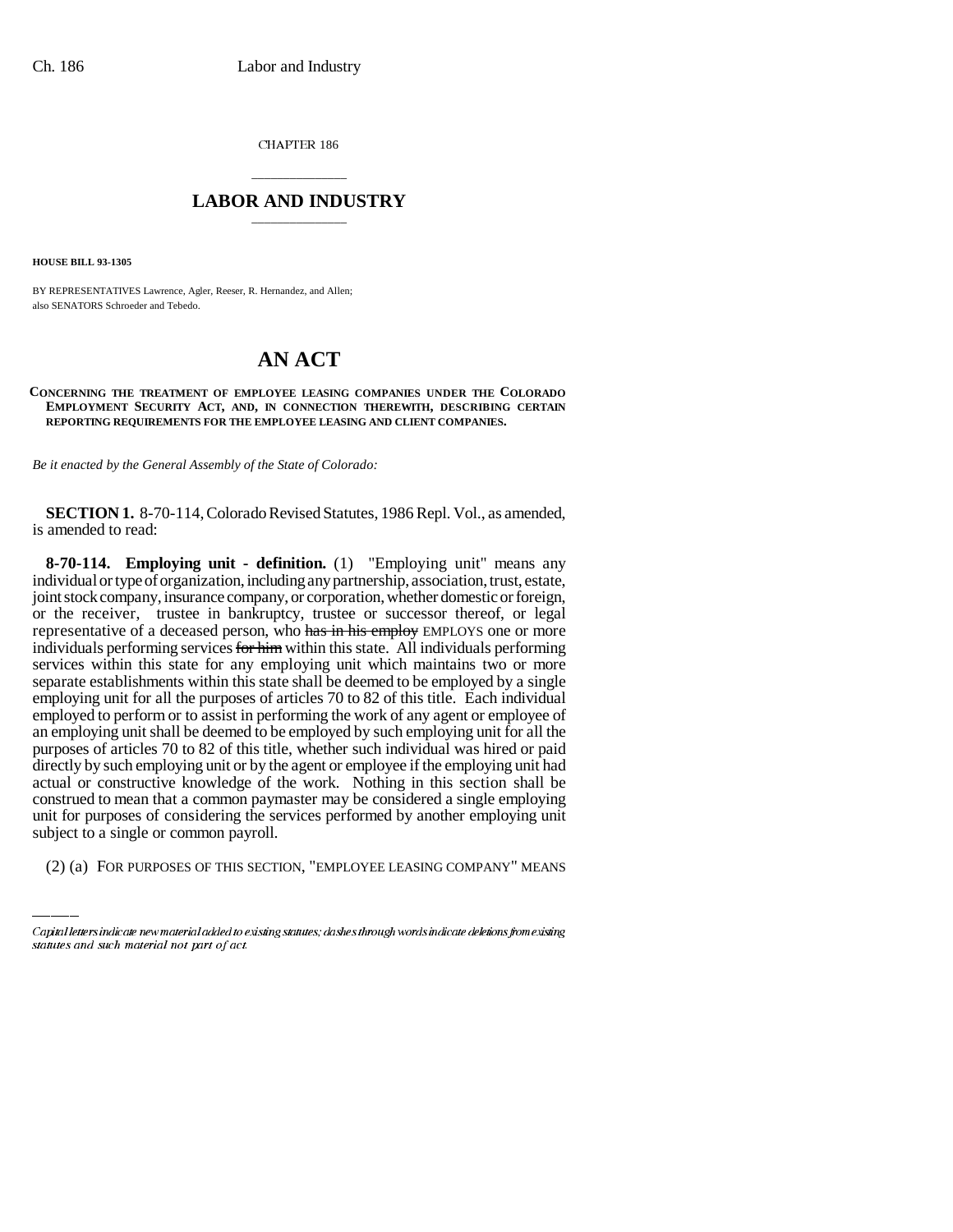AN EMPLOYEE LEASING COMPANY OR A BUSINESS MANAGEMENT COMPANY.

(b) NOTWITHSTANDING THE PROVISIONS OF SUBSECTION (1) OF THIS SECTION, AN EMPLOYEE LEASING COMPANY SHALL BE CONSIDERED AN EMPLOYING UNIT OF A CLIENT COMPANY'S WORKERS IF IT RETAINS THE RIGHT TO PERFORM THE FOLLOWING FUNCTIONS:

(I) SET THE WORKERS' RATE OF PAY;

(II) PAY THE WORKERS FROM ITS OWN ACCOUNT OR ACCOUNTS; AND

(III) HIRE AND TERMINATE THE WORKERS AFTER CONSULTATION WITH THE CLIENT COMPANY.

(c) FOR THE PURPOSES OF THIS SECTION, AN EMPLOYEE LEASING COMPANY SHALL BE DEFINED AS ANY EMPLOYING UNIT WHICH, FOR A FEE, PLACES A CLIENT COMPANY'S WORKERS ONTO ITS PAYROLL AND ASSIGNS THEM TO THE CLIENT COMPANY FOR AT LEAST SIX CONSECUTIVE MONTHS.

(d) IF AN EMPLOYEE LEASING COMPANY DOES NOT MEET THE REQUIREMENTS OF THIS SUBSECTION (2), THE CLIENT COMPANY SHALL BE CONSIDERED THE EMPLOYING UNIT.

(e) EACH EMPLOYEE LEASING COMPANY SHALL MAINTAIN AND HAVE OPEN FOR INSPECTION BY THE DEPARTMENT OF LABOR AND EMPLOYMENT A LISTING OF ITS CLIENT COMPANIES AND THEIR RESPECTIVE WORKERS AND SHALL MAINTAIN THE RECORDS AND REPORTS AS REQUIRED BY THE "COLORADO EMPLOYMENT SECURITY ACT", AS DESCRIBED IN ARTICLES 70 TO 82 OF THIS TITLE.

(3) (a) THE STATUS OF AN EMPLOYEE LEASING COMPANY AS THE EMPLOYING UNIT OF A CLIENT COMPANY'S WORKERS SHALL BE REVOKED BY THE DIVISION IF SUCH EMPLOYEE LEASING COMPANY FAILS TO FILE THE REQUIRED REPORTS OR PAY THE TAXES DUE UNDER THE PROVISIONS OF ARTICLES 70 TO 82 OF THIS TITLE. THE EFFECTIVE DATE OF ANY SUCH REVOCATION SHALL BE THE FIRST DAY OF THE QUARTER FOR WHICH THE REPORTS AND TAXES ARE DUE. IN THE EVENT OF SUCH A REVOCATION, THE CLIENT COMPANY SHALL BECOME LIABLE FOR THE REPORTS AND TAXES DUE.

(b) THE PROVISIONS OF PARAGRAPH (a) OF THIS SUBSECTION (3) SHALL APPLY IF ANY PORTION OF AN EMPLOYING UNIT'S BUSINESS ACTIVITY CAN BE CHARACTERIZED AS AN EMPLOYEE LEASING COMPANY, AS DEFINED IN SUBSECTION (2) OF THIS SECTION.

(c) THE PROVISIONS OF PARAGRAPH (a) OF THIS SUBSECTION (3) SHALL NOT APPLY IF AN EMPLOYEE LEASING COMPANY ACTS AS AN AGENT FOR A CLIENT COMPANY PURSUANT TO THE PROVISIONS OF SUBSECTION (1) OF THIS SECTION, FILES THE REQUIRED REPORTS, AND PAYS THE TAXES DUE UNDER AN ACCOUNT ESTABLISHED FOR THE CLIENT COMPANY.

(d) THE PROVISIONS OF PARAGRAPH (a) OF THIS SUBSECTION (3) SHALL NOT APPLY TO ANY TEMPORARY HELP CONTRACTING FIRM, AS DEFINED IN SECTION 8-73-105.5, C.R.S. HOWEVER, IF ANY PORTION OF SUCH FIRM'S BUSINESS ACTIVITY CAN BE CHARACTERIZED AS AN EMPLOYEE LEASING COMPANY, AS DEFINED IN SUBSECTION (2)